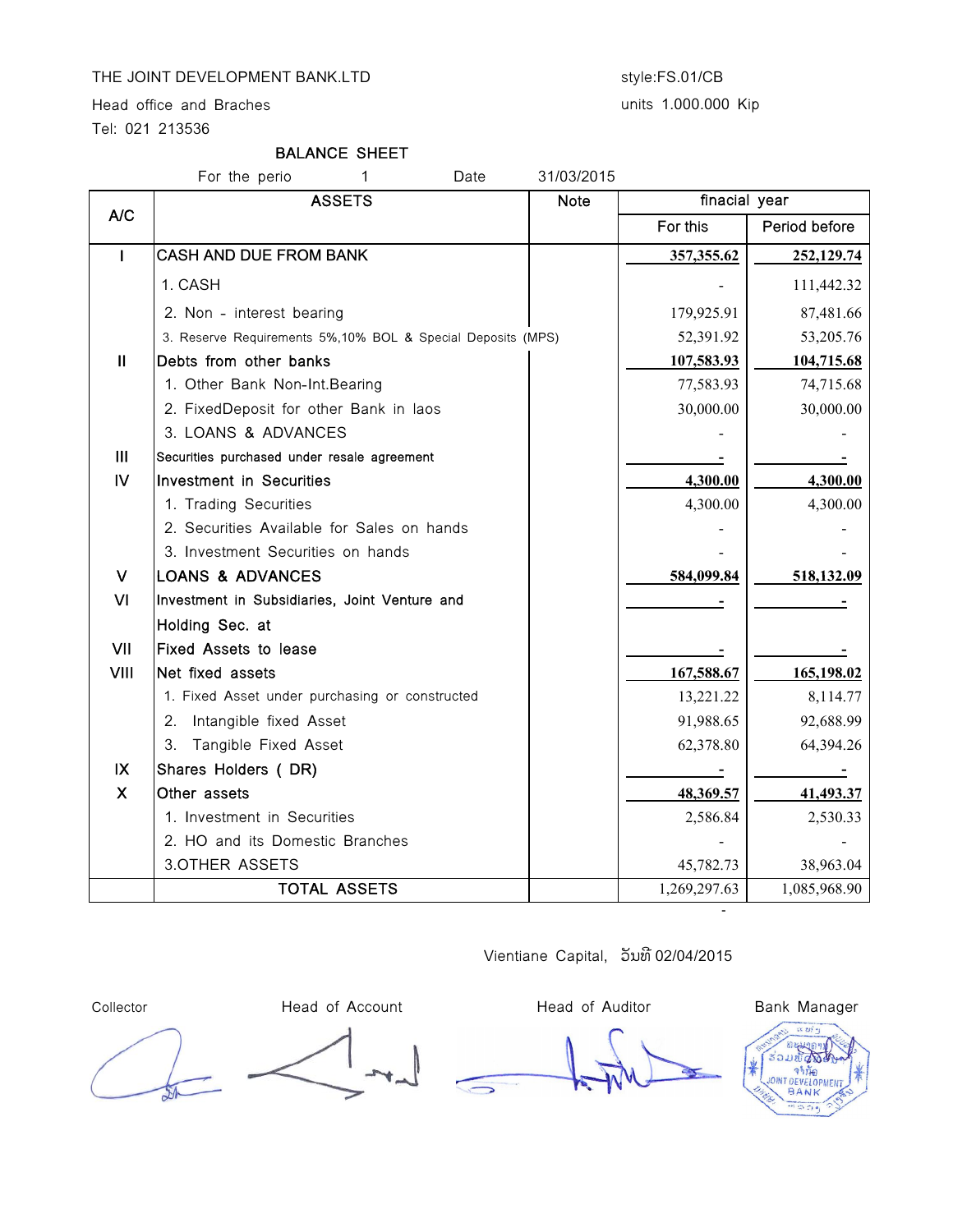#### THE JOINT DEVELOPMENT BANK.LTD style:FS.01/CB

Head office and Braches

Tel: 021 213536

#### BALANCE SHEET

|               | For the perio<br>1<br>Date                         | 31/03/2015  |               |               |  |
|---------------|----------------------------------------------------|-------------|---------------|---------------|--|
|               | Liabilities & Shareholder's equity                 | <b>Note</b> | finacial year |               |  |
| A/C           |                                                    |             | For this      | Period before |  |
| $\mathbf{I}$  | InterBank Account and other Financial Institutions |             | 139,486.27    | 1,025.84      |  |
|               | 1. Demand Deposits                                 |             | 4,592.27      | 1,025.84      |  |
|               | 2. within one year                                 |             | 134,894.00    |               |  |
|               | 3. BORROWING                                       |             |               |               |  |
|               | 4. Amount due to other Banks                       |             |               |               |  |
| $\mathbf{II}$ | Debts shipping                                     |             | 733,811.52    | 692,558.10    |  |
|               | 1. Deposits are not required                       |             | 421,419.07    | 427,191.72    |  |
|               | 2. Fixed Deposits                                  |             | 312,388.03    | 265,366.18    |  |
|               | 3. Debts with other customers                      |             | 4.42          | 0.20          |  |
| Ш             | Securities sold under repurchase agreement         |             |               |               |  |
| IV            | Debt Payable On Securities                         |             |               |               |  |
| v             | <b>OTHER LIABILITIES</b>                           |             | 22,012.96     | 16,212.83     |  |
|               | 1. Accrued interest and other expenses             |             | 11,653.69     | 7,805.97      |  |
|               | 2. HO and its Domestic Branches                    |             | 273.68        |               |  |
|               | 3.OTHER ASSETS                                     |             | 10,085.59     | 8,406.86      |  |
| VI            | Capital and is considered the capital of banks     |             | 373,986.90    | 376,172.15    |  |
|               | 1. Call-up Capital                                 |             | 404,666.10    | 404,666.10    |  |
|               | 2. Shares Premium                                  |             | (39,757.05)   | (39,757.05)   |  |
|               | 3. Legal Reserves                                  |             | 391.69        | 391.69        |  |
|               | 4. Reserves for Expansion business                 |             |               |               |  |
|               | 5. Other Reserves                                  |             | 550.52        | 550.52        |  |
|               | 6. Margin for Revaluations                         |             | 23,671.96     | 23,671.96     |  |
|               | 7. Provision for Regulation's BOL                  |             | 3,124.35      | 2,693.11      |  |
|               | 8. Retained Earning                                |             | (34, 503.83)  | (34,503.83)   |  |
|               | 9. Loss and Profit of the year                     |             |               |               |  |
|               | 10. Result in instance of appoval                  |             | 16,536.38     | 8,843.30      |  |
|               | 11. Unappropriated                                 |             | (693.22)      | 9,616.35      |  |
|               | 12. Subventions and Allocated Fund                 |             |               |               |  |
|               | 13. Subordinated Debt                              |             |               |               |  |
|               | TOTAL LIABILITIES & SHAREHOLDERS' EQUITY           |             | 1,269,297.63  | 1,085,968.90  |  |

Collector **Head of Account** Head of Auditor Head of Auditor Bank Manager

Vientiane Capital, อับทิ 02/04/2015

BOL: Phanethong Kongvongsa, Deputy General Director - -

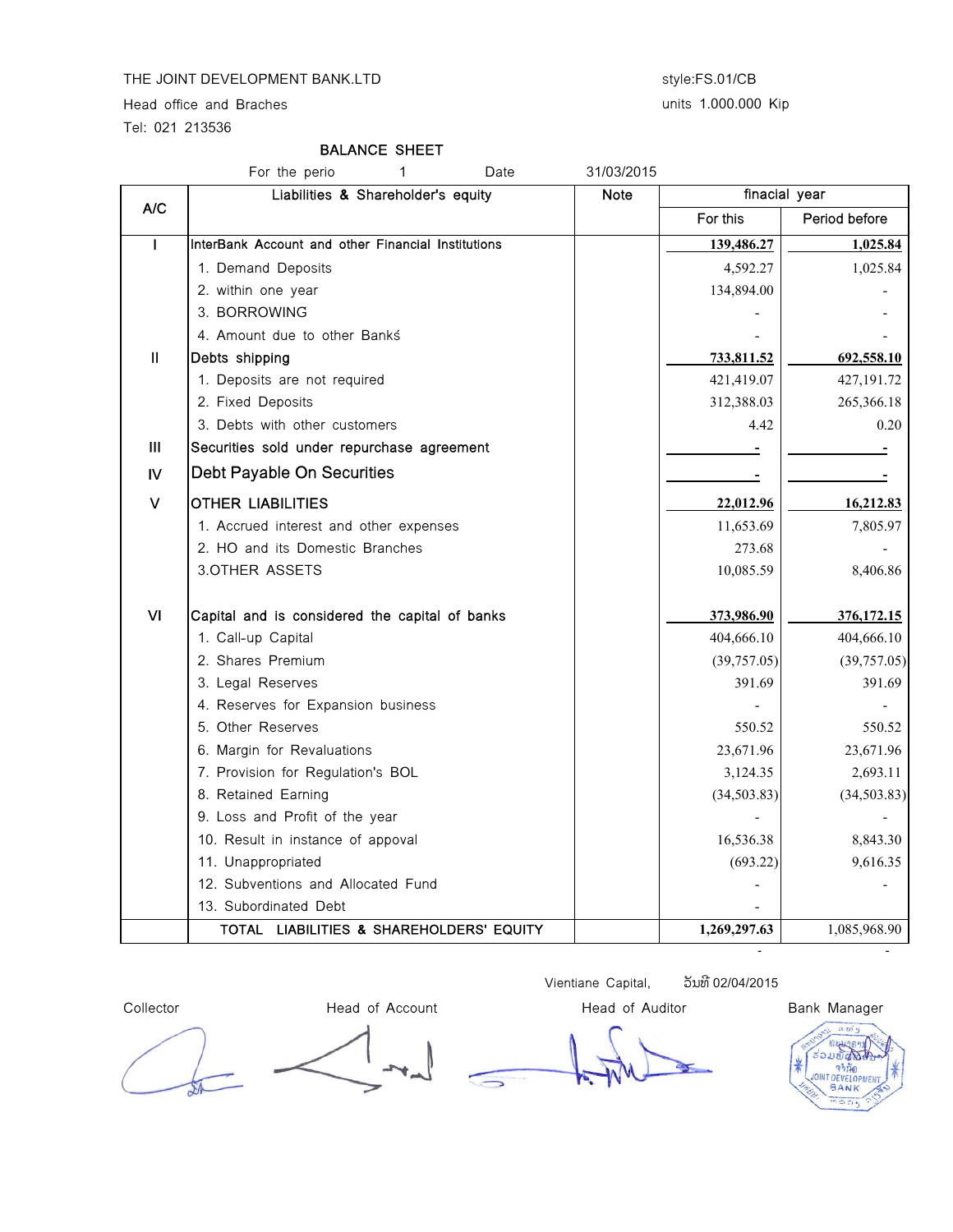Head office and Braches

Tel: 021 213536

A/C

#### STATEMENT OF INCOME

For the perio 1 Date 31/03/2015

ລາຍການ Note For this | Period before A. Income and expenditure in Business 1 + Interest Income and fees 17,290.45  $\frac{17}{290.45}$  58,211.25 1.1 interest and income for operations with banks 945.75 3,188.75 1.2 interest and income for operations with the customer 16,344.70 16,344.70 55,022.50 1.3 Interest from Securities sold under repurchase agreement 1.4 interest and income from bonds and other fixed rate securities and  $\blacksquare$ 1.5 Other Income from Securities 2 - Interest rates and the interest is held  $(8,101.75)$   $(26,959.05)$ 2.1 interest and expenses for operations with banks  $(6.66)$ 2.2 interest and expenses for operations with the customer  $(7,697.74)$   $(26,952.39)$ 2.3 Interest on Securities sold under repurchase agreement 2.4 Interest of Certificate Borrowing - -  $3$  +/- Net profit or loss in trading gold and other precious metals **I.** Surplus income - interest rates  $(1+2+3)$   $\qquad \qquad$  9,188.70  $\qquad \qquad$  31,252.20 4 + Income from hire purchase and lease with option to buy 143.76  $5$  + Expenditure on hire purchase and lease with option to buyy 6 + Revenue from operating lease - finacial year 7 - Expenses on ordinary Lease  $8$  + Income from financing and bonds  $\overline{8}$  +  $\overline{9}$  +  $\overline{10}$  +  $\overline{10}$  +  $\overline{10}$  +  $\overline{10}$  +  $\overline{10}$  +  $\overline{10}$  +  $\overline{10}$  +  $\overline{10}$  +  $\overline{10}$  +  $\overline{10}$  +  $\overline{10}$  +  $\overline{10}$  +  $\overline{10}$  +  $\overline{$  $9 \mid$  + The fees and charges financial 5,277.76 19,512.99 10 - The fees and charges financial (5,678.83) (5,678.83) 11 +/- Net profit or loss from trading securities example of the state of the state of the state of the state of the state of the state of the state of the state of the state of the state of the state of the state of the s  $12$  +/- Net profit or loss on trading securities purchased for sale 13 +/- Net profit or loss on foreign exchange  $\overline{a}$  674.85  $\overline{a}$  674.85 2,479.79 14 +/- Net profit or loss from trading derivative instruments and the state of the state of the state of the state of the state of the state of the state of the state of the state of the state of the state of the state of **II. Net income in the business (I + 3+.. 13)** 13,392.64  $\vert$  13,392.64 48,084.91 15 + Other income in Business 85.36 8,070.46 16 - General administrative expenses - - 16.1 Personnel expenses (7,795.79) (27,925.00) 16.2 Other Expenses (3,782.76) (14,607.21) 17 - Runy depreciation expense and amortization of fixed assets, tangible and intangible (3,317.95) (10,857.03) 18 - Other expenses of banking operations (1892) (3,932.87) 19 +/- Or the day the net value of the debts - and The outer leaves behind a property 19.1 Amortization expenses and debts owed to send (459.31) (2,079.78) 19.2 Amortization expenses back debts and liabilities, the back 1,049.17 1,049.17 12,952.67  $20 \mid +/-$  Net unrealized gains or loss on the value of the estate. C. The sort of money III. Income - Net expenditure  $(14 + .19)$  (693.22) 9,706.15

21 + Extraordinary income 35.19 22 - Extraordinary Expenses - (127.02) - (127.02) - (127.02) - (127.02) - (127.02) - (127.02) - (127.02) - (127.02)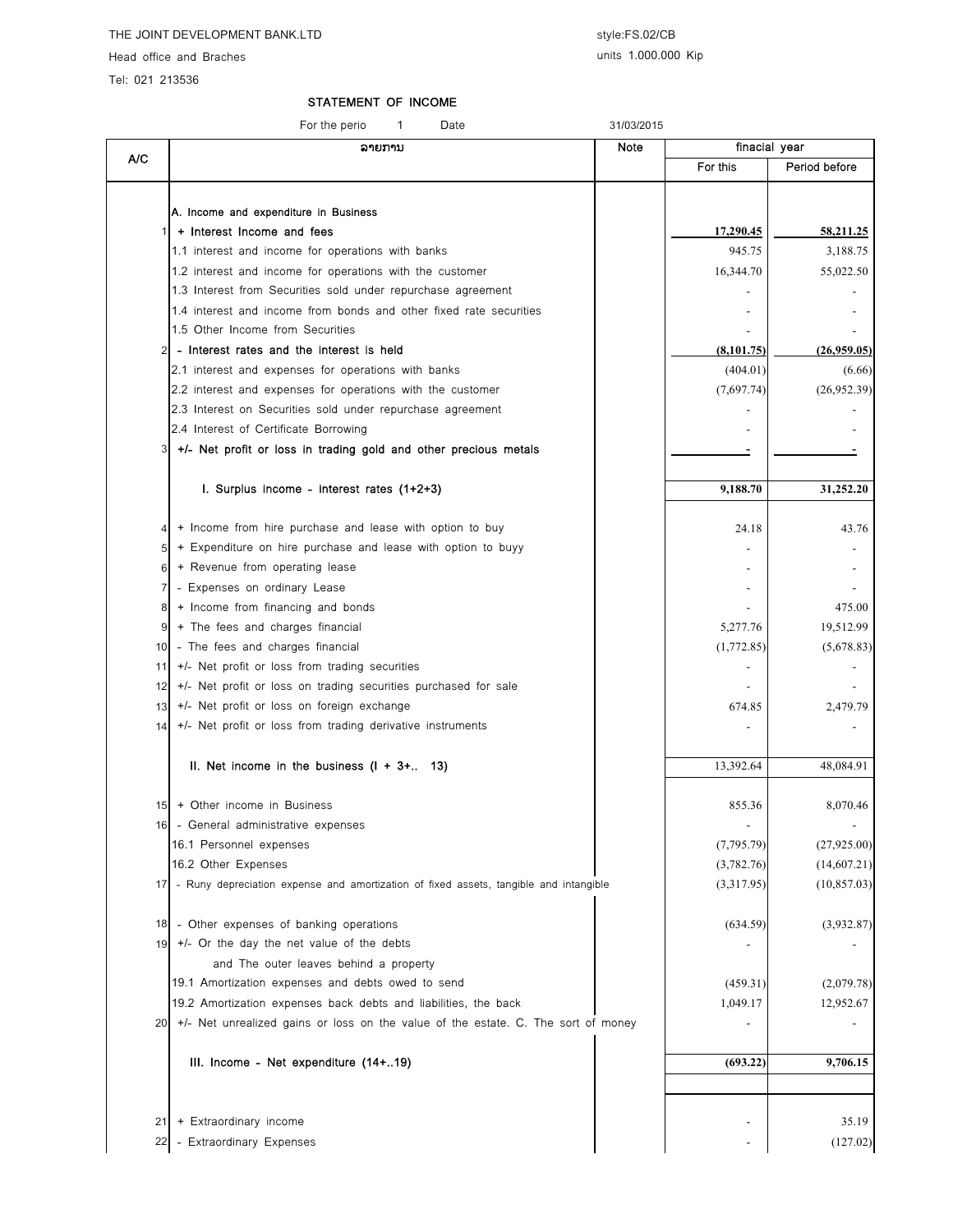| V. Net Income before Income Tax (IV+ 20+21-22) | (693.22) | 9,614.31 |
|------------------------------------------------|----------|----------|
| 23 Income Tax                                  | -        |          |
| VI. Profit on Account                          | (693.22) | 9.614.31 |

Vientiane Capital, อัมทิ 02/04/2015

Collector **Exercise Search Account** Head of Account Head of Auditor Bank Manager

 $\sqrt{2}$ 

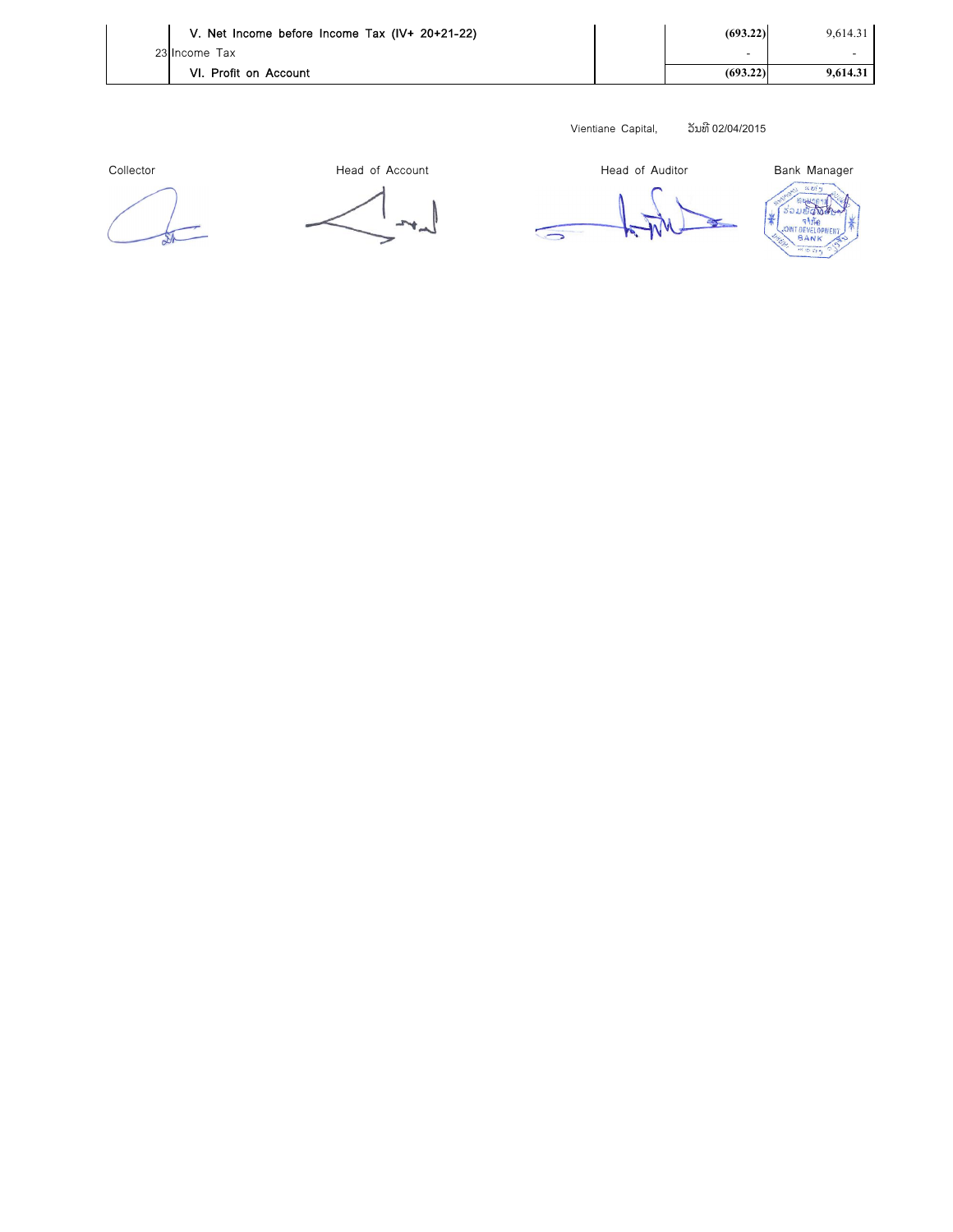# THE JOINT DEVELOPMENT BANK.LTD style:FS.01/CB

Head office and Braches and Exercise units 1.000.000 Kip Tel: 021 213536

#### BALANCE SHEET

For the perio 1 Date 31/03/2015

| A/C            | Contents                                                                               | note | finacial year  |               |
|----------------|----------------------------------------------------------------------------------------|------|----------------|---------------|
|                |                                                                                        |      | for this       | period before |
|                | n. Net cash flows ( usd in )/from operating activities                                 |      |                |               |
| $\mathbf{1}$   | +/- Net profit or loss in                                                              |      | (16, 536.38)   | (8, 843.30)   |
|                | * The improved gross profit or loss, cash - pay                                        |      |                |               |
| 2              | + Runy value depreciation and amortization of fixed assets net tangible and intangible |      | 3,317.95       | 10,857.03     |
| 3              | + Depreciation and amortization, net of hire purchase and lease normal                 |      |                |               |
| 4              | +/- Cost amortization, net of debt and the debt collector                              |      | (1,805.58)     | (1,862.07)    |
| 5              | + Cost amortization, net of investment securities and other items                      |      | 86.41          | 84.99         |
| 6              | + Less provisions for risks and expenses, net                                          |      |                |               |
| $\overline{7}$ | + Less reserve requirements on                                                         |      | 3,124.35       | 2,693.11      |
| 8              | + Loss on sale of fixed assets (including financial fixed assets)                      |      | 0.84           | 1,057.64      |
| 9              | - Profits from the sale of fixed assets (including financial fixed assets)             |      | $\blacksquare$ | (6.52)        |
| 10             | - Licensing revenue from subsidies for basic building                                  |      |                |               |
| 11             | +/- Change in interest and other income accrued                                        |      | (56.51)        | (133.84)      |
| 12             | +/- Change in interest and other accrued expenses                                      |      | 3,847.72       | 2,006.80      |
|                | I. Net cash flow from operating activities before changes in                           |      | (8,021.20)     | 5,853.84      |
|                | The assets and liabilities of revolving bank (1 - 2)                                   |      |                |               |
|                | * Change (increase or decrease) in asset rotation                                      |      |                |               |
| 13             | +/- Fixed deposits at central banks                                                    |      | (52,391.92)    | (53,205.76)   |
| 14             | +/- Fixed deposits in other banks                                                      |      | (30,000.00)    | (30,000.00)   |
| 15             | +/- Loans and payments to other banks                                                  |      |                |               |
| 16             | +/- Securities purchased under resale agreements                                       |      |                |               |
| 17             | +/- Trading securities                                                                 |      | (4,300.00)     | (4,300.00)    |
| 18             | +/- Main property for sale                                                             |      |                |               |
| 19             | +/- Loans and Advances to Customers                                                    |      | (574, 564.22)  | (512,788.56)  |
| 20             | +/- Other assets                                                                       |      | (45,869.14)    | (39,048.03)   |
|                | II. Cash flow from changes in net asset rotation (13 - 20)                             |      | (707, 125.28)  | (639, 342.35) |
|                | * Change (increase or decrease) in revolving debt                                      |      |                |               |
| 21             | +/- Fixed deposits from other banks                                                    |      | 134,894.00     |               |
| 22             | +/- Credit must be given to other other banks                                          |      |                |               |
| 23             | +/- Debts shipping                                                                     |      | 41,253.42      | 14,561.32     |
| 24             | +/- Main securities sold under repurchase agreements                                   |      |                |               |
| 25             | +/- Other debt                                                                         |      | 10,184.87      | 8,913.56      |
|                | III. Net cash flow from changes in revolving debt (21 - 25)                            |      | 186,332.29     | 23,474.88     |